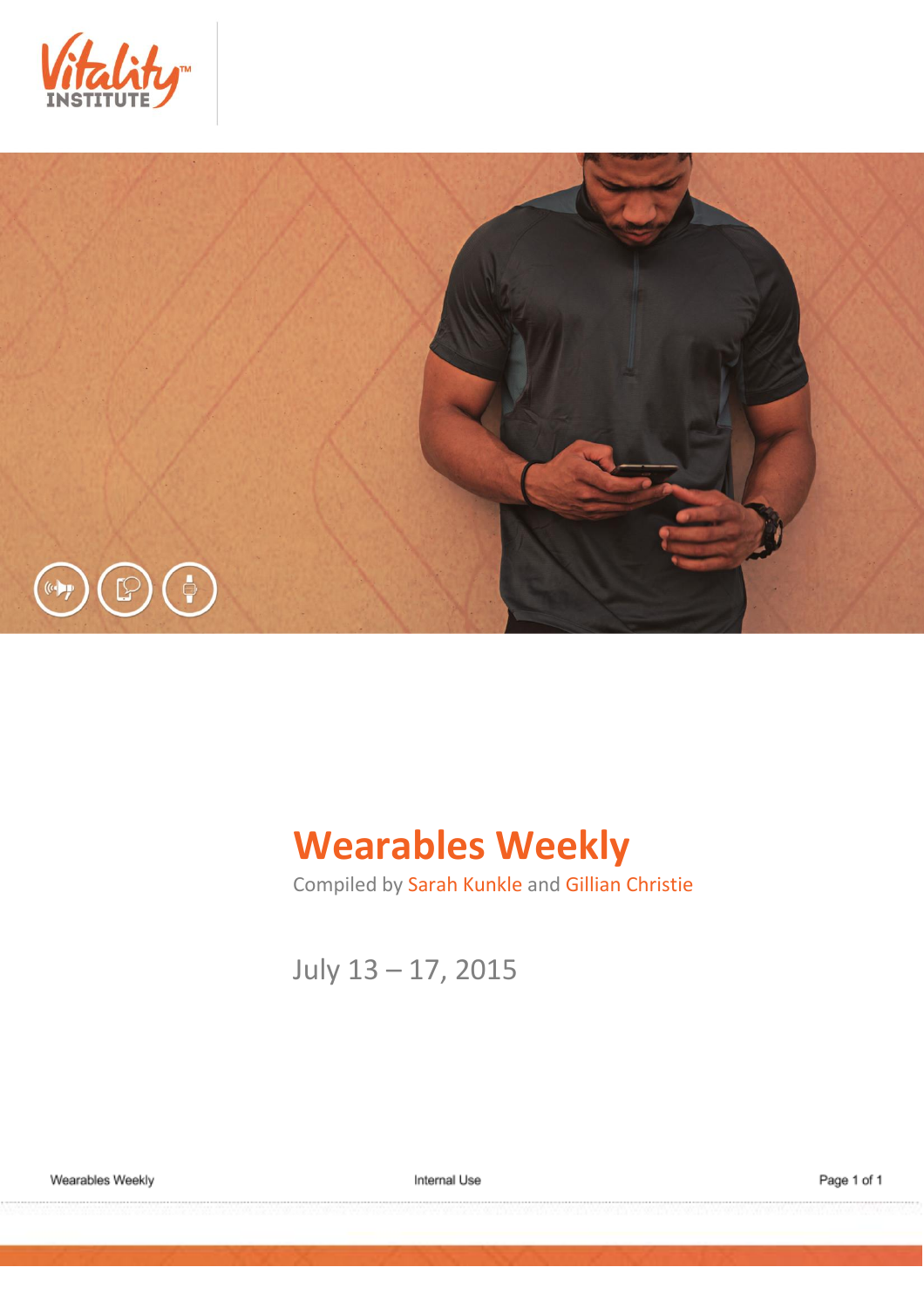

## **Draft Guidelines Released by Vitality Institute on Health Technology**

#### *[Read More Here](http://thevitalityinstitute.org/GuidelinesPressRelease)*

The Vitality Institute, along with Microsoft Corporation, the University of California, San Diego, and other stakeholders, are developing a set of industry guidelines to address the legal, social and ethical concerns associated with the development and use of the technology and the data it generates. A draft of the guidelines was released online, opening a three month public comment period before the guidelines are finalized. The Vitality Institute encourages you to provide detailed feedback on the Guidelines by October 15, 2015 at [this link.](http://thevitalityinstitute.org/projects/personalized-health-technology/)



### **Sales for Wearables Strong, but Users Abandon Them Quickly**



#### *[Read More Here](http://www.businessinsider.com/sales-for-wearables-is-strong-but-users-are-abandoning-them-quickly-after-2015-7)*

Wearables sales might be strong, but the evidence on continued user engagement is weak. One estimate suggests a third of fitness trackers are abandoned after six months. Fitbit's regulatory filings suggest that only half of Fitbit's nearly 20 million registered users were still active as of Q1 2015. This trend is problematic for companies as they look to grow amidst an increasingly saturated market. In response, Fitbit said it hopes to remain a market leader through new features and services to boost user engagement, including competitions with friends and family and virtual badges for hitting fitness milestones.

## **Wearable Technology gets Emotional**

#### *[Read More Here](http://health.usnews.com/health-news/health-wellness/articles/2015/07/09/wearable-technology-can-now-detect-your-emotions)*

Fitness trackers might be the most popular segment of the wearables market, but a new wave of products is emphasizing mind over body. [Spire,](https://www.spire.io/) a clip-on device, tracks physical activity and state of mind by detecting users' breathing patterns, vibrating or delivering phone notifications to remind users to be aware of their breathing. [Being,](https://www.zensorium.com/being) a watch-like device from the Asian company Zensorium, tracks mood using a sensor that measures heart rate variability and blood pressure. So far the results have been promising: an analysis of Spire user data showed that users start breathing more deeply about 75 percent of the time Spire sends a notification.



## **Older Consumers Weigh in on Activity and Sleep Monitoring Devices**

#### *[Read More Here](http://www.aarp.org/content/dam/aarp/home-and-family/personal-technology/2015-07/innovation-50-project-catalyst-tracker-study-AARP.pdf)*

In collaboration with Georgia Tech's Home Lab, AARP has released a report to guide future wearable product development for older consumers. These insights were based on the experiences of 92 older consumers with seven popular devices over a six week time period. Consistent with research to date, this report concluded that activity and sleep trackers must first be effective and easy to use. While the majority of participants had a favorable view of these devices at the study onset, their experiences did not live up to expectations. Common